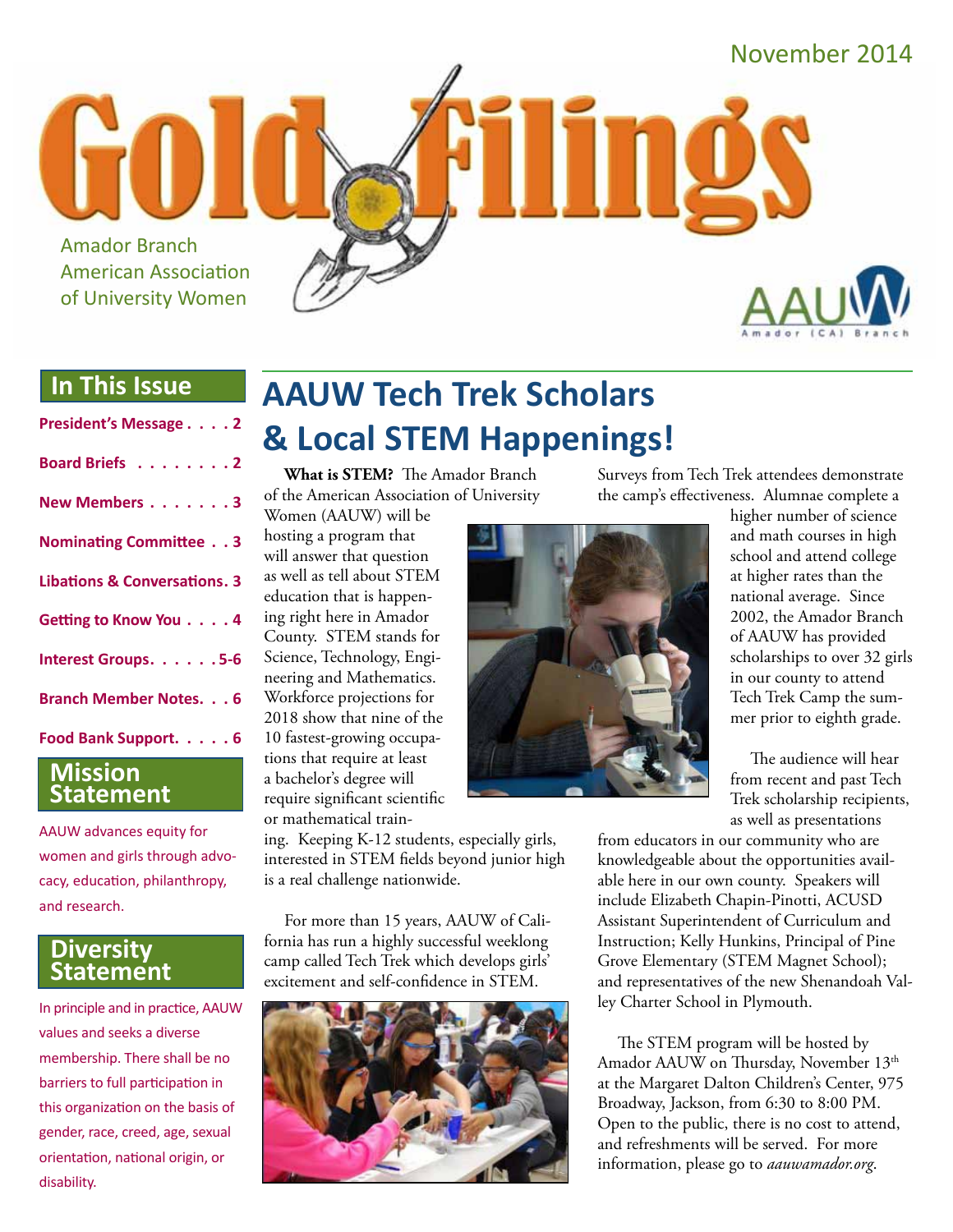# **President's Message**

#### *by Michele Powell*

Here we are heading into the holiday season. Each year it seems to come more quickly than the year before. As I enjoyed the lovely rain and the beautiful fall leaves of red, gold, orange and yellow, I recognize that I have much and many people in my life for which to be thankful. Please join me in letting those people in your life know how grateful and thankful you are for their presence. I am very happy that I found AAUW Amador and the branch and the members have become such an important part of my life.

#### **Our Branch Is Growing**

It is very exciting to recognize the growth in membership that our branch is experiencing. I'm sure you saw in the October Golf Filings the contact information for seven new members. Now in this issue there is contact information for six more new members. The new member contact information in this issue of G.F is not in the directory, so you may want to print and paste that page into your directory.

There will be Getting to Know You articles for all our new members in *Gold Filings*, so look for them within the next three or four months. Perhaps you'll have a chance to meet them at the November program on the 13th or at the holiday gathering on Sunday December 7 at the home of Sandi and Bruce Baracco.

#### **Wine and Cheese Party**

On October 6 Susan Staggs our Vice President for Membership hosted a wine and cheese reception for new members and board memebrs. There were 16 in attendance and we all had a great time. Sandi Baracco led us in a getting aquainted icebreaker.

#### **November Program**

I'm looking ahead to our November 13 program that is on STEM–science, technology, engineering and math. It's a twopart program; we'll hear about STEM educational opportunities in Amador County and then we'll hear reports from our Tech Trek scholars on their summer camp experiences. Full details are on page one. I hope to see you there.

#### **Interfaith Food Bank**

A wonderful way to share your blessings and good fortune this Thanksgiving season is to help support the Interfaith Food Bank's efforts to feed the hungry in Amador County. Please see the details about Project Thanks and the Festival of Carols Benefit Concert on page six.

I wish you all a season full of love and goodwill.

*–Michele*

# **Board Briefs**

Board Briefs: October 16, 2014

- AAUW Amador received thank you notes from three scholarship recipients and a letter of appreciation from Amador High School.
- The treasurer presented her report.
- Early tours for Home Tour sites for photos/write-ups have begun. Next Home Tour Committee meeting is November 20 at 11:30 a.m. at Margie Guletz's home.
- Sandi Baracco reported on the November STEM program, which will include a slide show, a panel presentation, and sharing from our Tech Trek recipients.
- The March Women's History Month program was discussed. The theme will be "Celebrating Amador Women" and is set for March 12, 2015, 5:30-7:30 p.m.
- Myrna Kay Robison reported on the Amador Ledger Dispatch sponsored workshop, "CMS: Content Management System", which she attended.
- Sue Harrington is the new Website Editor. The job description was updated.
- Eleven new members have joined since the beginning of September. There will be another membership campaign March 15-April 30.

There will be no board meeting in December.

# **Board News & Updates**

#### **November Board Meeting**

The next Board Meeting will be held on November 20. We always meet at 1 p.m. at the home of Margie Guletz. All branch members are welcome.

Board meetings are held on the third Thursday of each month except for June and July when the Board takes summer vacation.

#### **December Newsletter Deadline**

The deadline for submitting articles and information for the December issue of Gold Filings is November 23rd. Sooner is better especially as Thanksgiving activities will impact all our schedules. Please submit material as soon as you can. Thank you.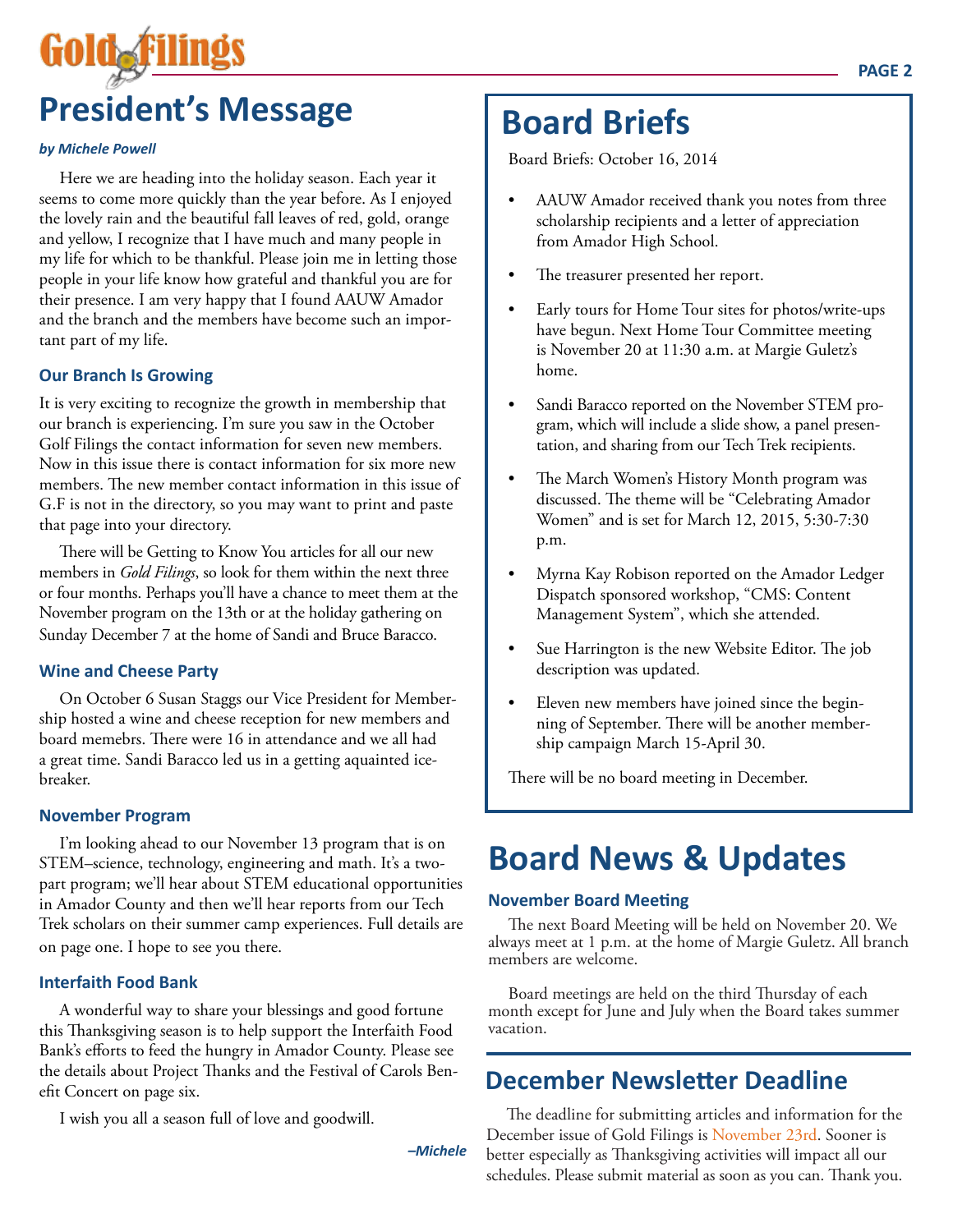

# **Libations & Conversations Example I** Branch Welcomes New Members **Set for Nov. 5**

Wednesday, November 5, from 5:30 – 6:30 p.m. at the National Hotel in Jackson. The topic of conversation<br>will be "You Can't Be What You Can't See", the importance Wednesday, November 5, from 5:30 – 6:30 p.m. at the National Hotel in Jackson. The topic of conversation will be "You Can't Be What You Can't See", the importance of role models. Branch member Bonnie Krupp is leading the discussion.

AAUW members, prospective members and interested women are invited to join us for lively conversation over nohost drinks. You will be warmly welcomed and it's a great way to meet new friends in a fun, casual environment. No need to RSVP . . . just drop in!

AAUW, a national organization, advances equity for women and girls through advocacy, education, philanthropy and research. Membership is open to all graduates who hold an associate or higher degree from a regionally accredited college or university. For more information, contact Susan Staggs or visit *www.aauwamador.org.*

The L&C Committee: Lani Chapman, Bonnie Krupp, Suzanne Nicholson, Susan Staggs

# **Consider Making a Donation to the Scholarship Fund**

There are only two months left in 2014 and that means only two months to make a donation to the AAUW Amador in this tax year. Please consider a fully tax-deductible donation to our AAUW Amador Branch scholarship fund.

Any money that you donate goes only to the scholarship fund. Any donation no matter how large or small will be greatly appreciated and well used to help local girls and women achieve their dreams of attending college. The cost higher education can make this dream particularly difficult to come true for many local families.

 Should you choose to donate, make your check out to AAUW Amador Branch, mark it "scholarship donation" and send to:

AAUW Amador Branch P.O. Box 611 Sutter Creek CA 95685

**Karen Dickerson** (Wyman) *karenltd@volcano.net* CSU Bakersfield; BA Political Science CSU Stanislaus; MA School Administration  $*6-10$ 

**Sonny Graves** (Brad) *tchrgraves@gmail.com* CSU Sacramento; BA Child Development Chapman University; Teaching Credential \*11-28

**Angel LeSage** (John) *angellesage@icloud.com* CSU Fresno; BS Nursing  $*2-24$ 

**Marianne Pantle** (Alan) *1pantle@sbcglobal.net* CSU Chico; BA Child Development; Teaching Credential  $*10-3$ 

**Janet Kendig** (Armen) *kendig@volcano.net* Sam Houston University, B.S. Social Services B.A. & M.Ed. Edu/Psy. \*6-15

#### **Kristen Root**

*kristen.root@pepperdine.edu* Holy Names Univ., BA International Relations, Pepperdine, MPP Public Policy, currently enrolled.  $*1-30$ 

\*Denotes birthday

# **Nominating Committee Members Sought**

Nancy Street is heading up the nominating committee to identify candidates for the 2015-2016 Board. Our bylaws require that a past president lead this committee; Nancy is the most immediate past president.

She needs several members to work with her on this important project. The committee will begin to meet after the holidays. If you join Nancy in this effort you will be providing an important service to the Branch.

Responsibilities include attending one or two meetings and contacting potential Board members. Please call or email Nancy to volunteer or for more information.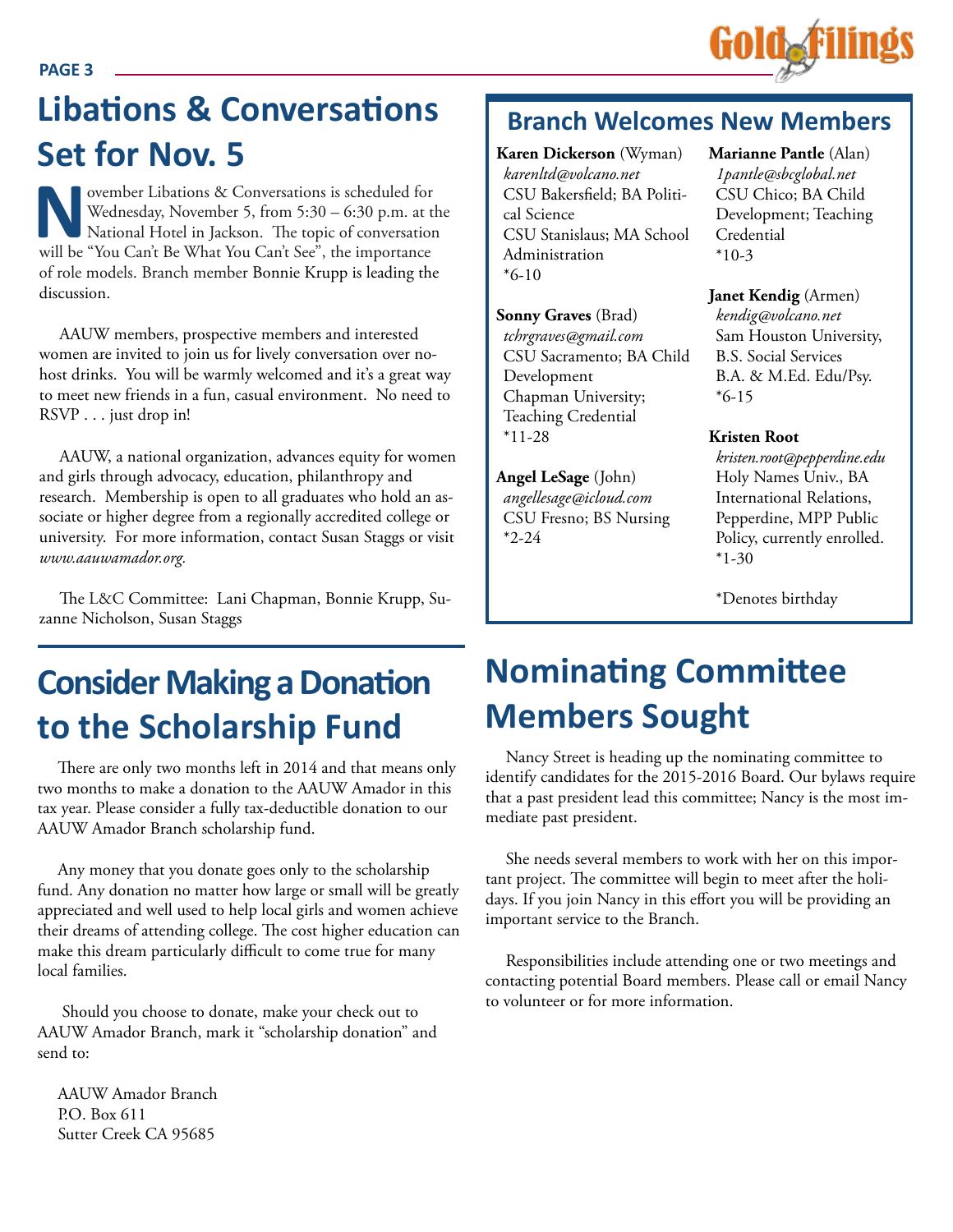# **Getting to Know You: Karen Baker and Andrea Sexton**

#### **Karen Baker**

- **• Karen** was born in Jackson, raised in Amador County, and now resides in Sutter Creek.
- She graduated from Amador High School in 1990, then received her AA in Social Science from Sacramento City College. She then graduated from CSU Sacramento with a BA in Communications Studies.



- She has worked for the State of CA for 22 years, starting out as a student assistant in college and now as a Program Analyst in the Department of Education. She helps distribute the funding for our 112 community colleges throughout the state.
- Happily married 16 years. She met her husband, Bill, at the Amador County Fair. He is a teacher at Amador High School and coaches Football.
- They have 2 daughters, Mara  $(14)$  and Lauren  $(11)$ , who are very active in sports, dance and academics.
- Karen was inspired to join AAUW after her daughter, Mara, was awarded one of our Tech Trek Scholarships.
- She also enjoys cooking and sports.
- Karen is a true fifth generation Amador County native, and as 93 year old grandmother Mary Studebaker likes to say "They were the *Studebakers* living in *Plymouth* next to the *Hudsons* who drove a *Buick*." Grandmother Mary owns a *Ford*.

*–Interviewed by Kelli Garcia*

# **Directory Correction**

There are two errors in the 2014-2015 member directory. On page two, last paragraph, it states that the "dues for anyone joining from January 1 to March15 are \$48.50." That is incorrect. The correct dues for anyone joining from January 1 to March 15 are \$56.50. Secondly, change Charlene Unger's email to: *cux2@volcano.net*.

#### **Andrea Sexton**

**Andrea**, who joined AAUW Amador in September 2013, lived in Amador County from kindergarten through high school graduation. Her parents relocated here from Sonora and coowned the One-Stop grocery store at Sutter Hill (now Amador Athletic Club) for many years before retiring. Andrea admits

she took Amador County a bit for granted as a child. Eager to seek adventure elsewhere, she was a foreign exchange student in Germany during her junior year in high school. And like many Amadorans, Andrea left the area when she went away to college. Andrea earned a B.A. in Political Science from UCLA and a J.D. from McGeorge School of Law. She practiced law in Sacramento for ten years before she and husband Paul Danczyk



decided to return to Amador County in 2011 to settle and raise a family. Their son Max is just one year old and they are thrilled that he can grow up in our beautiful county.

While Paul still commutes to Sacramento where he coordinates Executive Education and Leadership programs for the USC Sol Price School of Public Policy, Andrea set up her solo family law practice in Sutter Creek. Additionally, she is running for Sutter Creek City Council because she believes it is important for younger people to be involved and represented in local government, has a calling to serve the public, and loves Sutter Creek.

Andrea's mother babysits Max two to three days a week so Andrea can work outside the home. They would love to find alternative childcare for their son, so if you can refer her to someone, please give her a call!

Andrea serves on the AAUW Membership Committee and enjoys reading, Jazzercize, and anything to do with food and wine . . . . when her busy schedule allows!

*–Interviewed by Susan Staggs*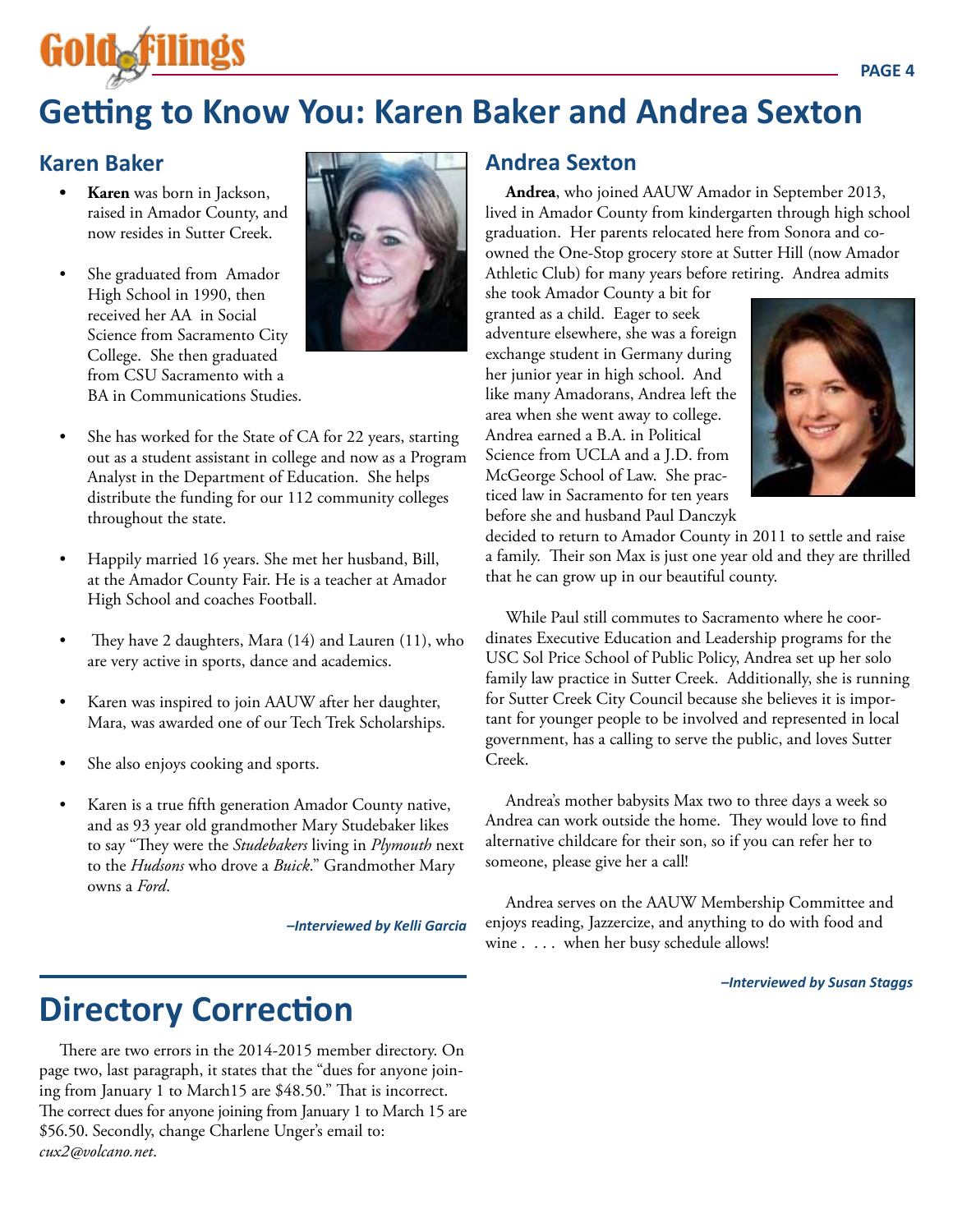## **PAGE 5 Special Interest Groups**

## **Afternoon Book Group**

Iris Aparicio, Chair *joeiris@volcano.net*

Join us for a thoughtful and friendly book discussion the 2nd Monday of each month at 2 p.m. We meet at members' homes to

discuss a book chosen from our yearly list compiled in September. Our list is a mix of fiction and nonfiction. New members are welcome. The Afternoon Book Group will be discussing *The Invention of Wings* by Sue Monk Kidd at the home of Judy Venckus on November 10. We meet at 2 p.m. If you wish to join us, call or email Judy.

#### **Art in Action**

Charlene Unger, Chair *cux2@volcano.net*



We are a group whose members enjoy drawing and painting at each others' homes or various outdoor locations such as PiPi Valley, Bear River and Tabeau

Lake. We share information about art workshops and gallery exhibits. Art in Action group members are responsible for the Art Show at the Home Tour. Beginners are welcome. Lunch is always part of the day. Meetings are every 2nd & 4th Tuesday. Contact Charlene for information about the next meeting.

## **Book Lovers & Page Turners**

Jackie Martinez, Chair *jackiemartinezm@aol.com*

We meet at 2 p.m. on the fourth Monday of each month (except December) at members' homes. We have great discussions about the books and how their themes and characters relate to our own lives and worlds. New members are welcome.



On November 24 we will be discussing West With the Night by Beryl Markham at the home of JoAnn Chevrette. If you'd like to join us, contact JoAnn.

#### **Cork & Fork**

Bonnie Krupp, Chair *bonniekrupp@yahoo.com*



This group meets every other month with significant others to enjoy wine tasting and appetizers. Member's homes are the usual meeting place, but we sometimes

gather at a winery tasting room or other appropriate venue. Cork & Fork meets the 2nd Sunday except in May when we meet on the 3rd Sunday because of Mother's Day. We meet again on November 9. Sue Harrington and Kelly Trottier are hostesses; contact them for more information.

#### **Garden Groupies**

Nancy Schuster, Chair *nancys@volcano.net*

Garden Groupies love plants and the beauty they add to our lives! No digging, raking or pruning is required - just join us in visiting some very interesting places



The Christmas Store is an Annual Event at the Amador Flower Farm, open in November and December. The gift shop is decorated for the holidays and features ornaments, gifts and decorations for your home. Weather permitting a walk through the gardens sounds like fun after all the shopping.

This is the Garden Groupies destination on November 19. We'll meet at the parking lot next to the Post Office in Sutter Creek at 10 a.m. Please let Nancy Schuster know if you will join the group.

#### **Lunch Bunch**

Kelli Garcia, Chair *kgarciaod@hotmail.com*

Lunch Bunch meets the second Thursday of every month. We patronize new restaurants and local favorites. Each month a different hostess chooses the



restaurant and makes the reservations. Attendees pay for their own meals. New Lunch Bunchers are always welcome.

This month we're meeting on the 3rd Thursday! On Thursday November 20 at 11:30 a.m. the Lunch Bunch will be having "Brunch for Lunch" at ELEMENT Restaurant, 61 Hanford St. in Sutter Creek. Please join us to chat with friends and enjoy some delicious food. RSVP to Kelli Garcia by phone or email by Monday, November 17.